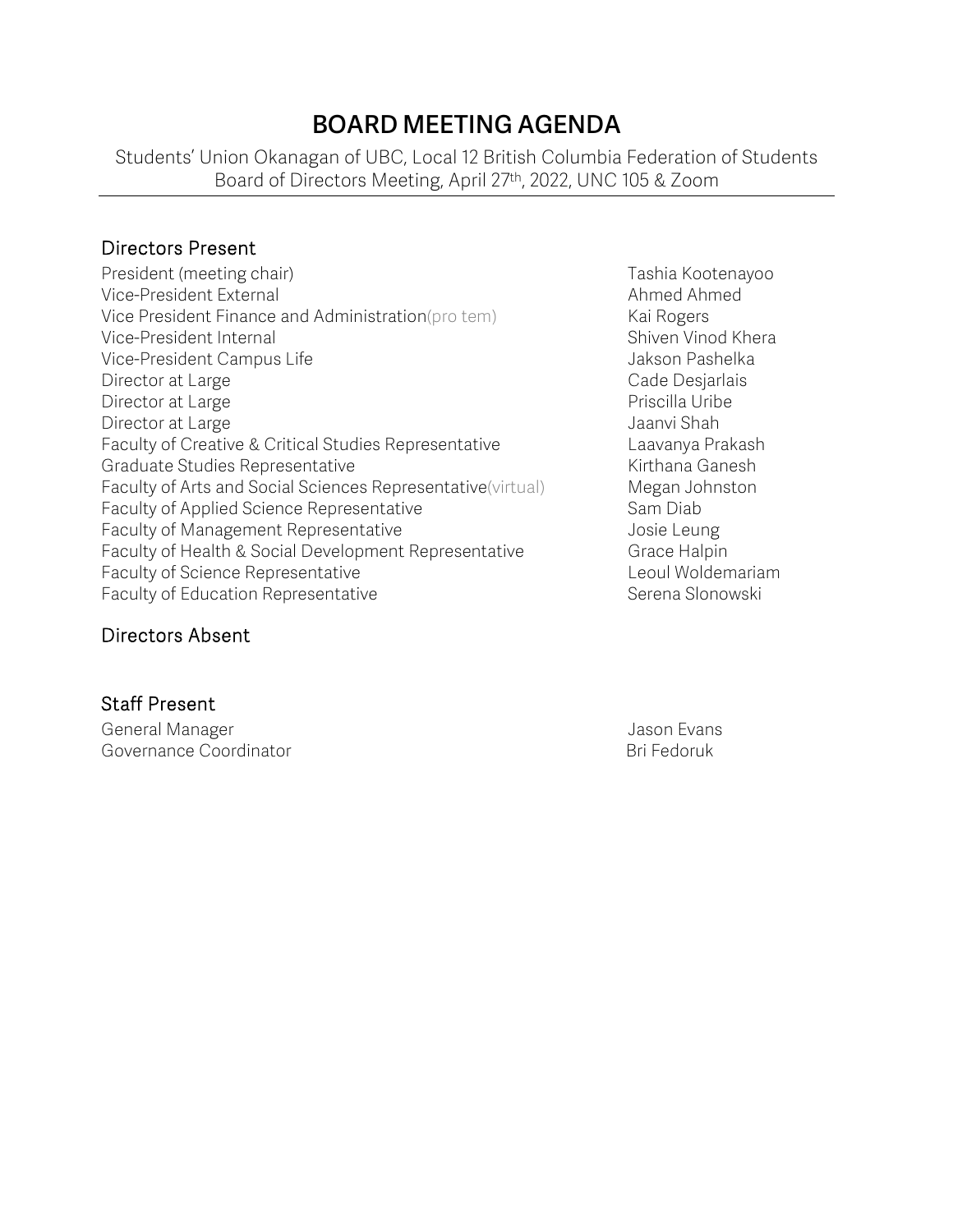### **1.** ACKNOWLEDGEMENT OF TERRITORY

*We would like to acknowledge that we are on the traditional, ancestral territory of the Okanagan Nation. We would like to recognize that learning happened in this place long before this institution was established. It is important to understand the privilege we hold to be living, working, and learning in these territories that are not our own.*

### **2.** ADOPTION OF AGENDA AND REVIEW OF MEMBERSHIP

22/04/27.01

/

Be it resolved that the agenda be adopted.

# **3.** ADOPTION OF MINUTES FROM PREVIOUS MEETINGS

22/04/27.02

/

Be it resolved that minutes of the meeting held April 14<sup>th</sup>, 2022 be adopted.

### **4.** PRESENTATIONS

# **4.1** Student Association Regulation Changes

#### **5.** OLD BUSINESS

# **5.1** General Election Report

22/04/27.03

Be it resolved that the 2022 General Election report be adopted.

# **5.2** Studentcare Audit Discussion

# **5.3** In-Camera

22/04/27.04

/

Be it resolved that the meeting be moved in-camera.

# **6.** EXECUTIVE REPORTS

# **7.** COMMITTEE BUSINESS

# **7.1** Executive Committee

# 22/04/27/.05

/

Be it resolved that the minutes of the meeting held April 12<sup>th</sup>, 2022 be adopted.

- **7.2** Finance Committee
- **7.3** Policy Committee
- **7.4** Campus Life Committee
- **7.5** Campaigns Committee